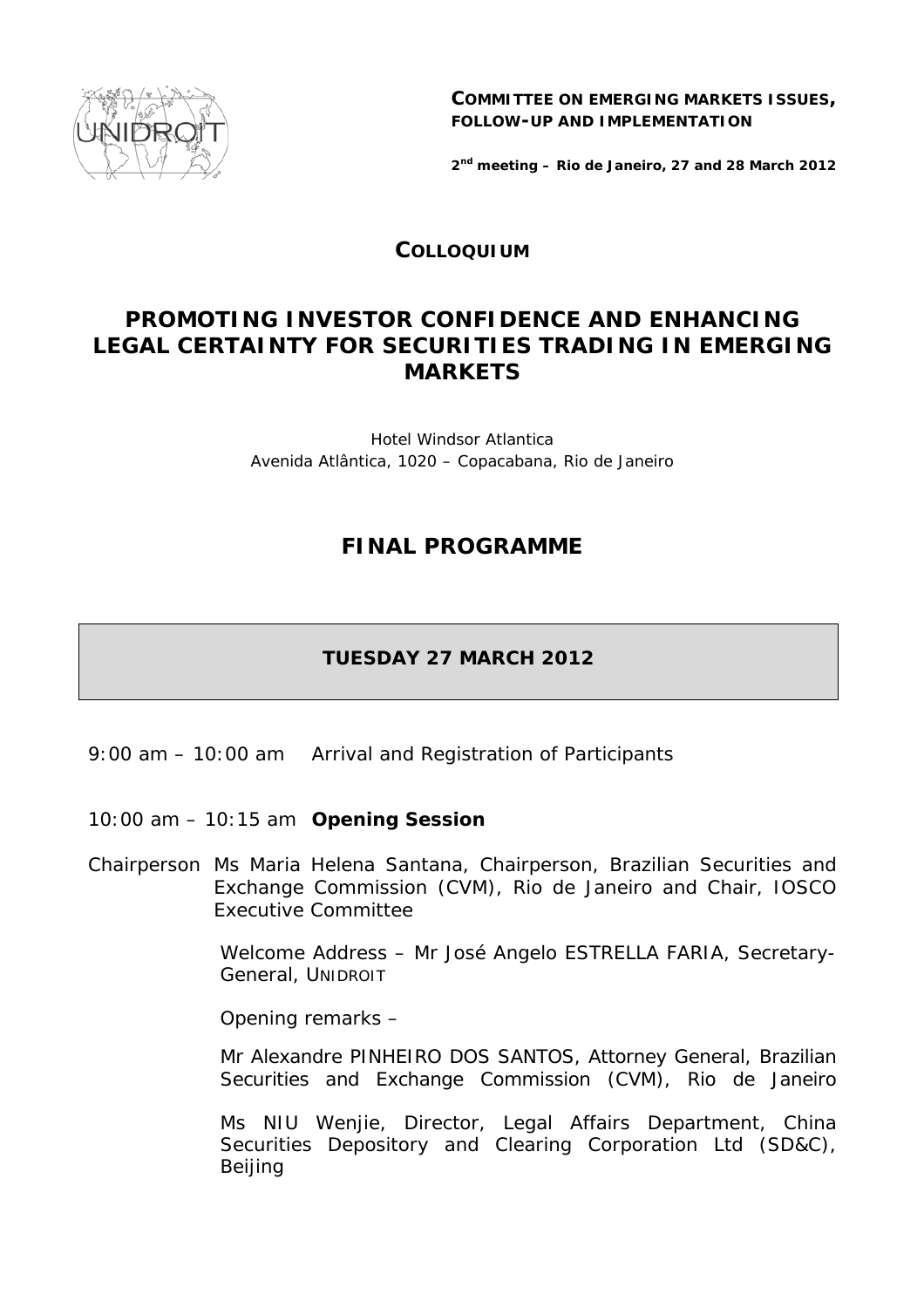*Supporters* –

Mr Celso ARRUDA FRANÇA, Head of Financial and Tax Division*,*  Ministry of External Relations of Brazil (Itamaraty)

Mr Cícero Augusto VIEIRA NETO, Executive Director for Operations, Clearing and Depository, BM&FBOVESPA

10:30 am – 1:00 pm

### **1st Session -** *Achievements and challenges in the regulation of securities markets*

*Chairman* Mr Alexandre PINHEIRO DOS SANTOS, Attorney General, Brazilian Securities and Exchange Commission (CVM), Rio de Janeiro

> Achievements and challenges in the regulation of Brazilian Financial System – *Mr Celso ARRUDA FRANÇA, Head of Financial and Tax Division, Ministry of External Relations of Brazil (Itamaraty)*

> The Dodd-Frank Act: selected aspects – *Professor Charles W. [MOONEY, Jr., University of Pennsylvania, Philadelphia](http://www.unidroit.org/english/documents/2012/study78b/2nd-meeting-interv/mooney.pdf)*

> Private Law Underpinnings of Public Debt Securities Markets – *Mr [Wouter BOSSU, Legal Department, International Monetary Fund](http://www.unidroit.org/english/documents/2012/study78b/2nd-meeting-interv/bossu.pdf)*

- 12:30 pm 1:00 pm Comments/Questions by Participants
- 1:00 pm 2:30 pm Lunch

#### $2:30 \text{ pm} - 3:45 \text{ pm}$

**2nd Session -** *Measures to ensure integrity and effectiveness of securities holdings and settlement systems* 

*Chairman* Mr Otavio Yazbek, Commissioner, Brazilian Securities and Exchange Commission

> [Main Legal Issues of the Special System for Settlement and](http://www.unidroit.org/english/documents/2012/study78b/2nd-meeting-interv/cozer.pdf)  Custody (SELIC) – *Mr Cristiano de OLIVEIRA LOPES COZER, Chief Counsel, Central Bank of Brazil*